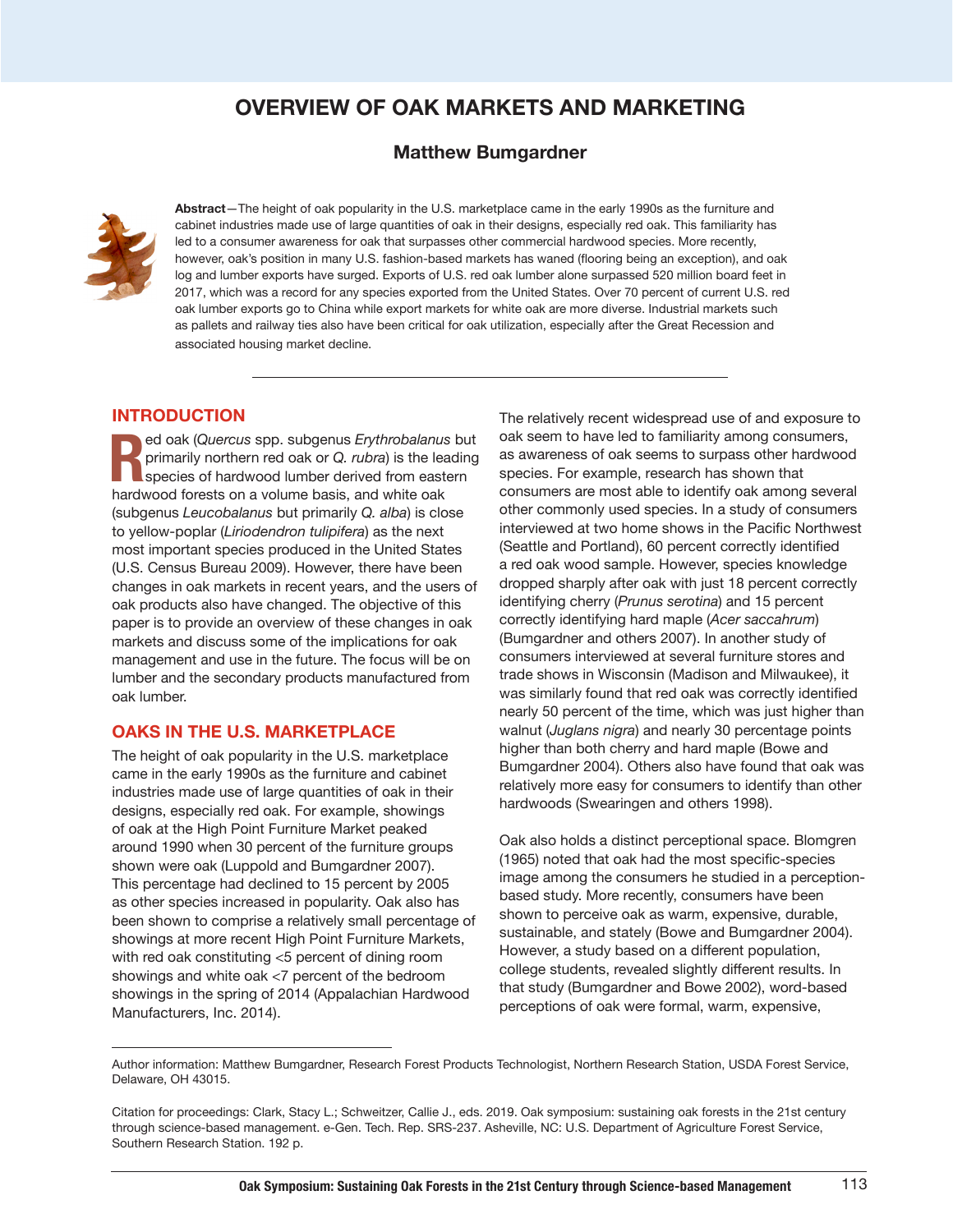and stately. However, appearance-based perceptions were casual, cold, inexpensive, and modest. Thus, it was concluded that oak held a positive "reputation" that outweighed its actual appearance among college students.

There are implications to the above findings for oak promotion and marketing. Perhaps the biggest one is that oak has a more positive perception in word than in actual appearance, but this effect is greater among younger people than adults. For adults, there was less difference between word-based and appearance-based perceptions, and oak was generally viewed favorably. This could correspond to adults' observed greater ability to correctly identify oak wood samples than college students—oak has a more positive reputation among college students, but this changes when it is viewed, while adults know oak and generally view it favorably. Perhaps there is a generational component to this trend given the popularity of oak in the 1990s. It also reinforces the notion that hardwoods used in appearance-based applications ultimately are a fashion product that can go into and out of favor at different points in time. Although oak's position in many U.S. fashion-based markets has waned of late, red and white oak are leading species used in solid wood flooring production (Hardwood Market Report 2018).

Industrial markets such as pallets, railway ties, furniture framing, and board road/timber mats also are critical for oak utilization, and this was especially true after the Great Recession and associated housing market decline. In these markets, fashion and consumer income are less important than trends in the overall economy and functionality. Red oak in particular is useful in railway tie production due to its relative treatability. A recent study showed the importance of industrial markets (defined as pallets and railway ties) to the hardwood industry.

In 2009, industrial uses accounted for 54 percent of domestic consumption (excluding exports), up from 43 percent in 2006 and 38 percent in 1999 (Luppold and Bumgardner 2016a). Industrial manufacturing sectors also were the first to recover from the recession in terms of employment. Employment in the pallet sector began to improve on an annual basis in 2011, while the cabinet and millwork sectors did not show an increasing trend in employment until 2013 (Luppold and Bumgardner 2016b). This suggests that industrial markets were associated more with the overall economy, while appearance-based hardwood markets were related more to housing and remodeling that lagged in recovery.

## **OAK EXPORTS**

Although use of oak has declined in many U.S. appearance-based markets, oak log and lumber exports have surged. Overall exports of U.S. hardwood lumber (all species) reached record highs for both volume (1.9 billion board feet) and value (\$2.6 billion) in 2017 (table 1). Much of this exported lumber is mid-to higher grade material destined for use in appearance-based applications, although some white oak exports are used in wine and whiskey barrels. Exports of U.S. red oak lumber alone surpassed 520 million board feet (MMBF) in 2017, which was a record for any individual hardwood species exported from the United States. The year 2017 also was a record year for U.S. red oak log exports (USDA Foreign Agricultural Service 2018). Table 1 shows the top five hardwood lumber species exported in 2017 by volume and value. The oaks accounted for 44 percent of the export volume and 48 percent of the export value. Although these percentages for oak have been larger in the past (e.g., oak as a percent of total volume was nearly 59 percent in 1990), the volume of oak lumber exported was 1.7 times higher in 2017 than in 1990 (USDA Foreign Agricultural Service 2018).

| <b>Species</b>                    | Volume             | Rank<br>Value |            | Rank |
|-----------------------------------|--------------------|---------------|------------|------|
|                                   | million board feet |               | million \$ |      |
| Red oak                           | 521                | 1             | 757        | 1    |
| Yellow-poplar                     | 321                | $\mathbf{2}$  | 290        | 3    |
| White oak                         | 303                | 3             | 509        | 2    |
| Ash                               | 185                | 4             | 281        | 4    |
| Walnut                            | 91                 | 5             | 258        | 5    |
| Total of all species <sup>c</sup> | 1,885              |               | 2,640      |      |

#### **Table 1—Top five U.S. hardwood lumber export species by volume and value in 2017***a, b*

*<sup>a</sup>* Eastern species only; western red alder (*Alnus rubra*) was the fifth largest export species by volume in 2017 (94 MMBF).

*<sup>b</sup>* Data source: USDA Foreign Agricultural Service (2018).

*<sup>c</sup>* Including species not shown in the top five.